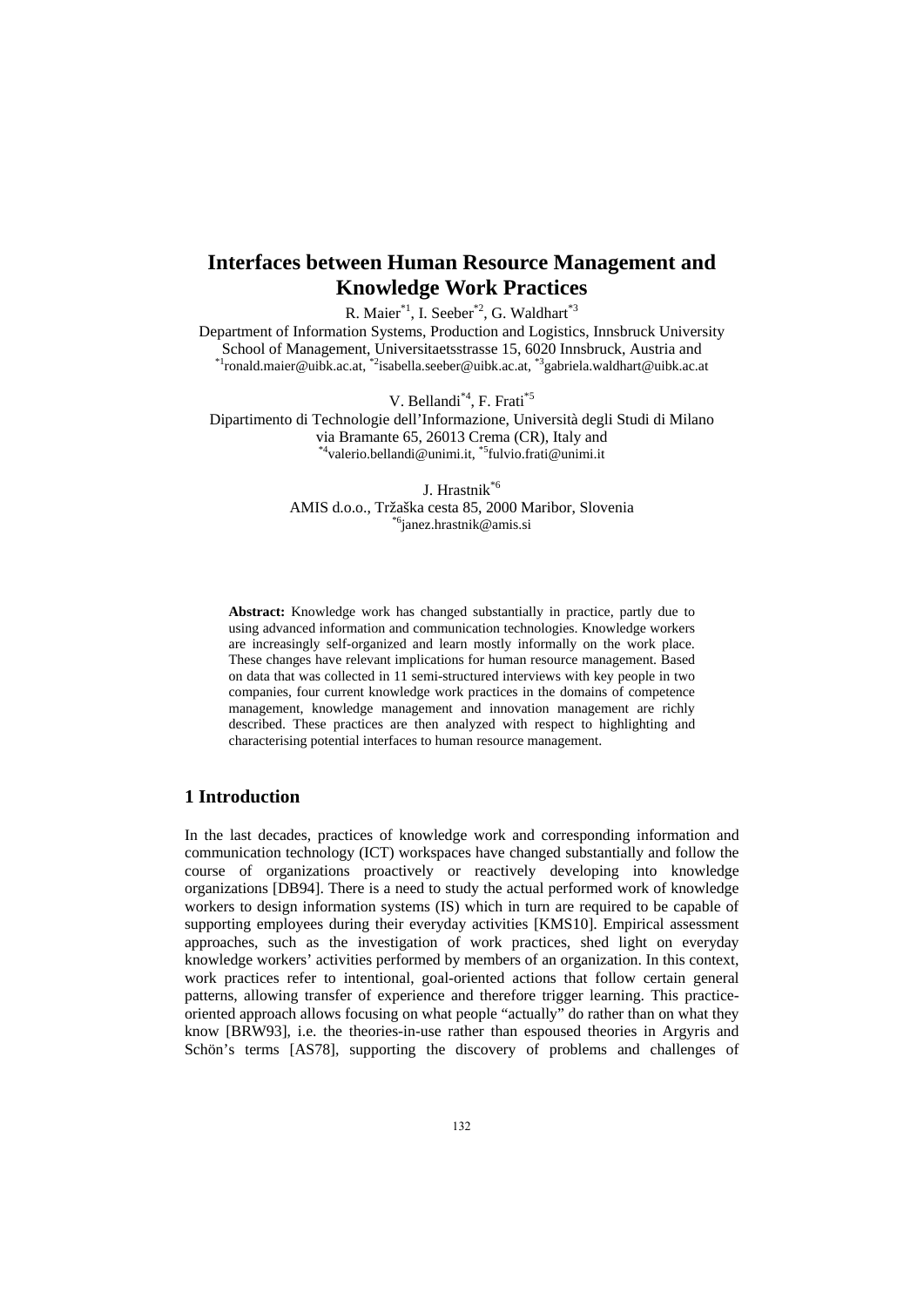knowledge workers that today's human resource managers are faced with, particularly concerning personnel development.

This paper presents the results of two case studies of knowledge organizations in which knowledge work has been studied with a practice lens [Or00]. Goal of the paper is to point out interfaces, and their characteristics, between human resource management (HRM) and the knowledge work practices (KWP) described in the case studies. Fast and on-going market demand, regulation requirements and technological changes force these organizations to effectively reorganize business models, processes, organizational structures and internal work practices. Consequently, competences of the organization's workforce need to be permanently developed and maintained, in a way that is tailored to the workers. In this context, there are a number of organizational aspects that need consideration within the domain of HRM, such as (1) *competence-based management,* referring to a formal description and models of competences and skills as well as their integration within existing organizational repositories [vKLM99]; (2) *improvement of current learning strategies and processes*, enabled by standardized learning processes and personal working and learning environments (PWLE) [CGO10], and (3) the *improvement of products and services through innovation* are of crucial importance [SS01].

The two case studies illuminated in this paper were performed as the basis for the requirements elicitation process in a research project located at the intersection of HRM, Business Process Management (BPM), Knowledge Management (KM) and Innovation Management (IM). Goal of the project is the enhancement of learning and training of employees within their organizations, defining and developing models, methodologies, and tools to support the emergence of competences and creativity, by self-organizing acquisition, processing, and sharing of new information and knowledge with peers.

## **2 Related Work**

Knowledge work is characterized by strong competence and communication requirements, collaboration, weakly structured and less foreseeable processes, as well as multiple roles per person [Ha01, KB00, Sc03]. Many of today's organizations heavily rely on knowledge-intensive processes for producing products and services allowing driving competitive advantage and sustainability [CB94, MHP09]. The management of knowledge has therefore received widespread importance, as knowledge is believed to have positive implications for organizations [SL02]. Studying knowledge itself is difficult due to its metaphysical nature [Sc00] and is embedded in collective systems of meaning and action [SS01].

In this respect, work practices have been recommended as a fitting approach to investigate knowledge work in general and study individual activities in the organizational context in particular [BRW93, KMS10, OY94]. However, the understanding of the concept *practice* is manifold and comprises terms such as (organizational) routines or patterns [CB94, Ge09, KZ06, PHH10]. Moreover, practices are characterized of being socially constructed, situated in context and emerge over time.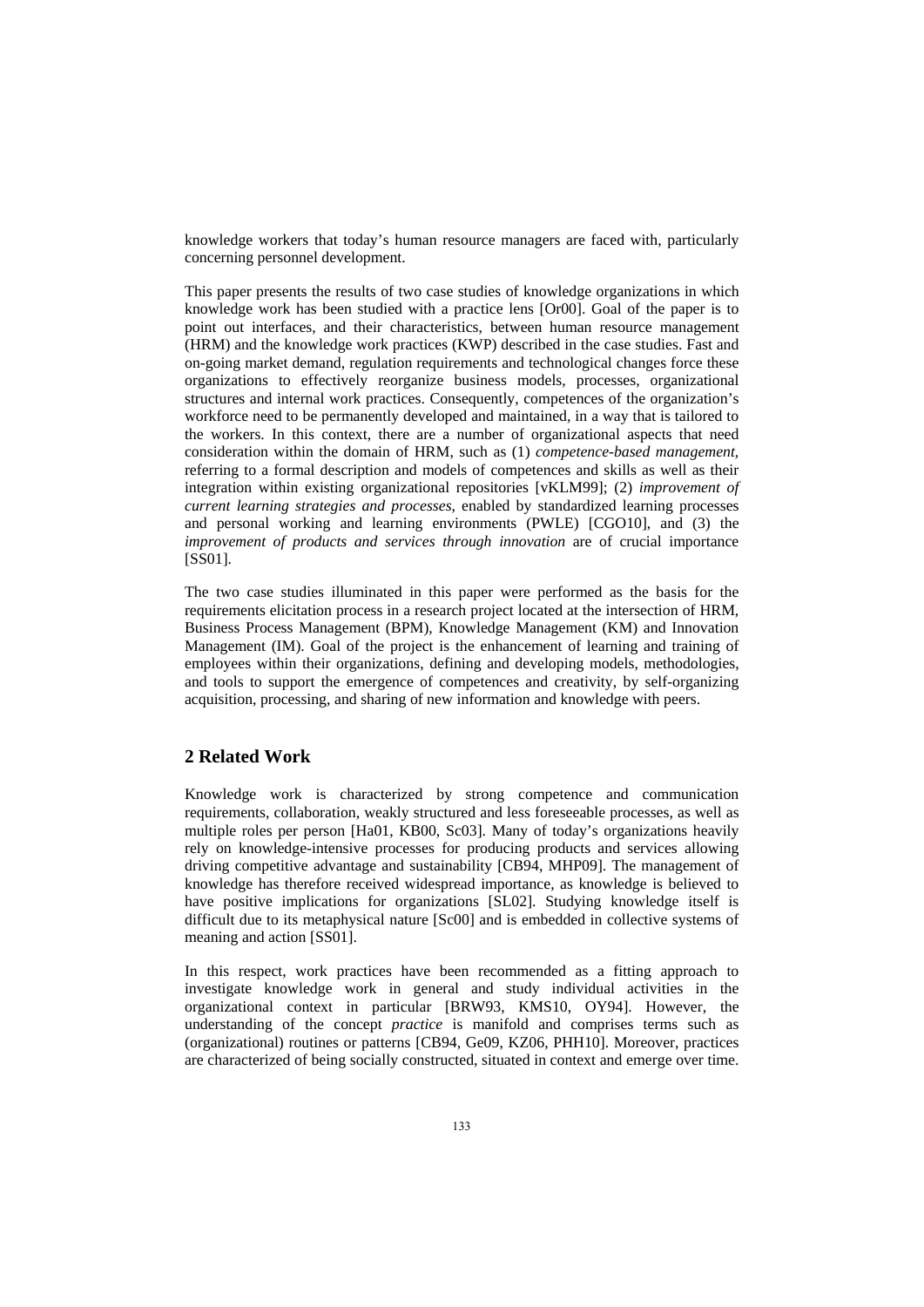This strong empirical focus on what people do rather than on what they know and, one might add, why and how they do what they do, calls for a much more thorough investigation relying on interviews with experienced knowledge workers who are capable of reflection on action [Ge09]. In this case, their actions in knowledge work are investigated from the perspectives of competency management (CM), KM and IM. Work practices can therefore provide a major source for competence requirements and knowledge transfer as organizational experience is stored in such a form that allows rapidly transferring the experience to new situations and hence lowers the costs of problem solving [CB94]. Furthermore, also to improve processes related to HRM, we require to model, represent and harmonize knowledge within organizations [KIN00]. Organizational learning, as of central interest for HRM, as well as innovation depend on the ability to harness the potential hidden in the informal social architecture, including tacit knowledge, cooperation, informal learning, that emerge over a long period of time and are largely unplanned. However, while it is difficult to formalize what and how learning takes place, conditions can be set up to encourage it. Companies do so by mentoring, job rotation, periodic conferences, award and recognition programs [Th04]. Additionally, encouragement supported by ICT facilitates achieving effective organizational learning [LF03]. ICT in conjunction with the transfer of knowledge provides means to drive innovations by minimizing the chances of reinventing things that have already been created elsewhere. In this context, innovation, which involves the diffusion, implementation and utilization of new ideas, is typically seen as a recursive set of interactions between different sub-groups, agendas and forms of knowledge [SS01].

## **3 Study Design**

The data collection approach chosen in the two case studies was semi-structured interviews (also known as unstructured, half structured, in-depth or informal interview) with leading representatives of different departments and contrasting experiences in the areas of KM, IM, and HRM. Semi-structured interviews are characterized as flexible due to the different types of questions asked by the interviewer and the possibility to individually focus on areas deemed important by the interviewee [Fr06]. Basis for the interviews was an interviewer guideline comprising 16 open-ended questions covering the domains of business process management and HRM, in particular CM, KM, and IM. The question regarding ICT support was thereby always included. The interviews were conducted by two research teams. One team interviewed six persons at a telecommunication company in Slovenia, who represented the organizational units IT, Human Resources, Legal and General Issues, Technology, and Project Management. The second team interviewed five persons at a digital healthcare communication company in Italy that operates in the medical information field, with high technical and graphical competencies. Interviewees represented organizational units, which will be further referenced as areas, Account, Technology, Art/Creative, Business, and Content. The data gained from the interviews was analyzed using the scenario technique and resulted in eight current knowledge work practices (KWP). These KWPs were developed according to the emphasis made by interviewees and the subsequent exploitation of transcriptions by researchers. They include sequences of actions, behavior of actors, changes in the setting, or the like, by telling a narrative. The user scenario technique requires seven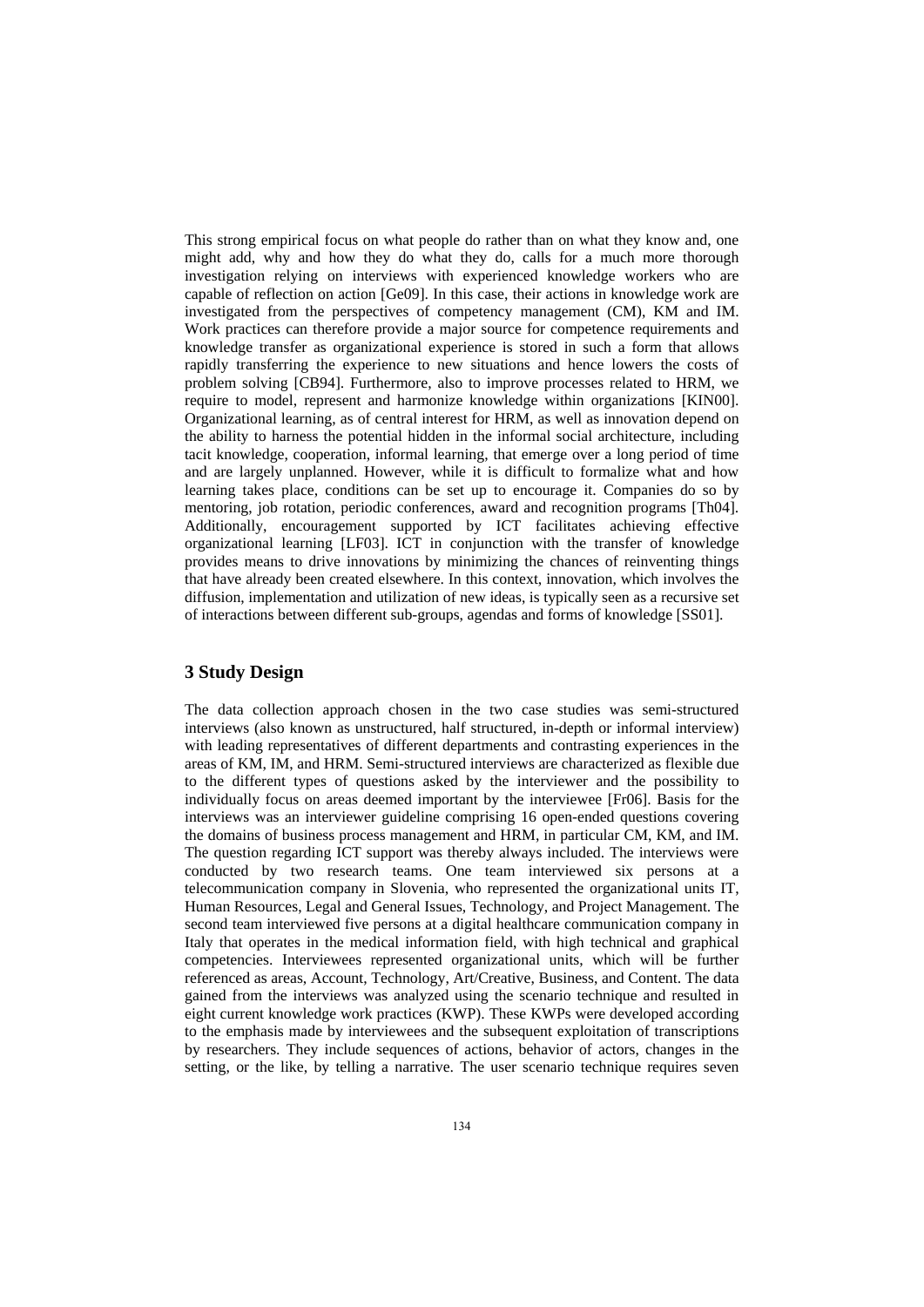scenario elements: setting, actors, task goals, plans, evaluation, actions, and events [RC02].

## **4 Results**

For this paper, four out of these eight work practices have been selected by their focus on HRM in order to discuss them with respect to CM, KM and IM on a more general level as it was done for the concrete description of the organizations for project's purposes.

#### **KWP 1: Finding people with the right expertise (Telecommunication Company)**

A project manager got assigned to a project in which a new, innovative service for IPTV should be introduced. He is elaborating the project analysis and plan that includes clarifying and determining the project objectives, results, tasks, their dependences, estimated effort, costs and risks to complete the project specification. The project manager also needs to define project roles and faces the problem to find the people with the right expertise. To find the most appropriate people, he takes into account project restrictions like deadlines, project budget and the requested quality level for results. The matrix organizational structure of the company enables him to invite for his team any employee that is deemed appropriate for the project. In the selection process, he relies on his knowledge about the skills "available" inside the organization, on his experiences gained in previous projects and on his social networks where more applicable information can be collected. He checks the job descriptions of the technical department and selects the profiles that he needs. To identify the people with the corresponding job positions, he talks informally to his colleagues and collects information. Then, he finds some people that fit to the profile he is searching for; unfortunately, he cannot find the appropriate performers for some of the specific technical tasks. Therefore, he consults the division manager of the technical department. Subsequently, knowing his subordinates, the division manager assesses the situation, and informs the project manager that there are no employees that actually possess the required skills. The needed expertise cannot be found within the organization and the project manager, together with the division manager, searches for subcontractors outside the organization. After completing the task of creating a proposal for a project team, the project manager defines the project roles and assigns the employees to the roles in a draft project specification that needs to be approved.

#### **KWP 2: Notify peers about digital resources received in external trainings (Telecommunication Company)**

An employee of the quality management department of the company recently received some external training that was encouraged by her supervisor. It is of common interest that the knowledge acquired by her is shared among her coworkers after completion of the training. She received a lot of useful information in the form of digital resources and she believes her colleagues would be interested in it. Unfortunately, the department she is in is busy with fulfilling their tasks so that no one has time for an informal talk. She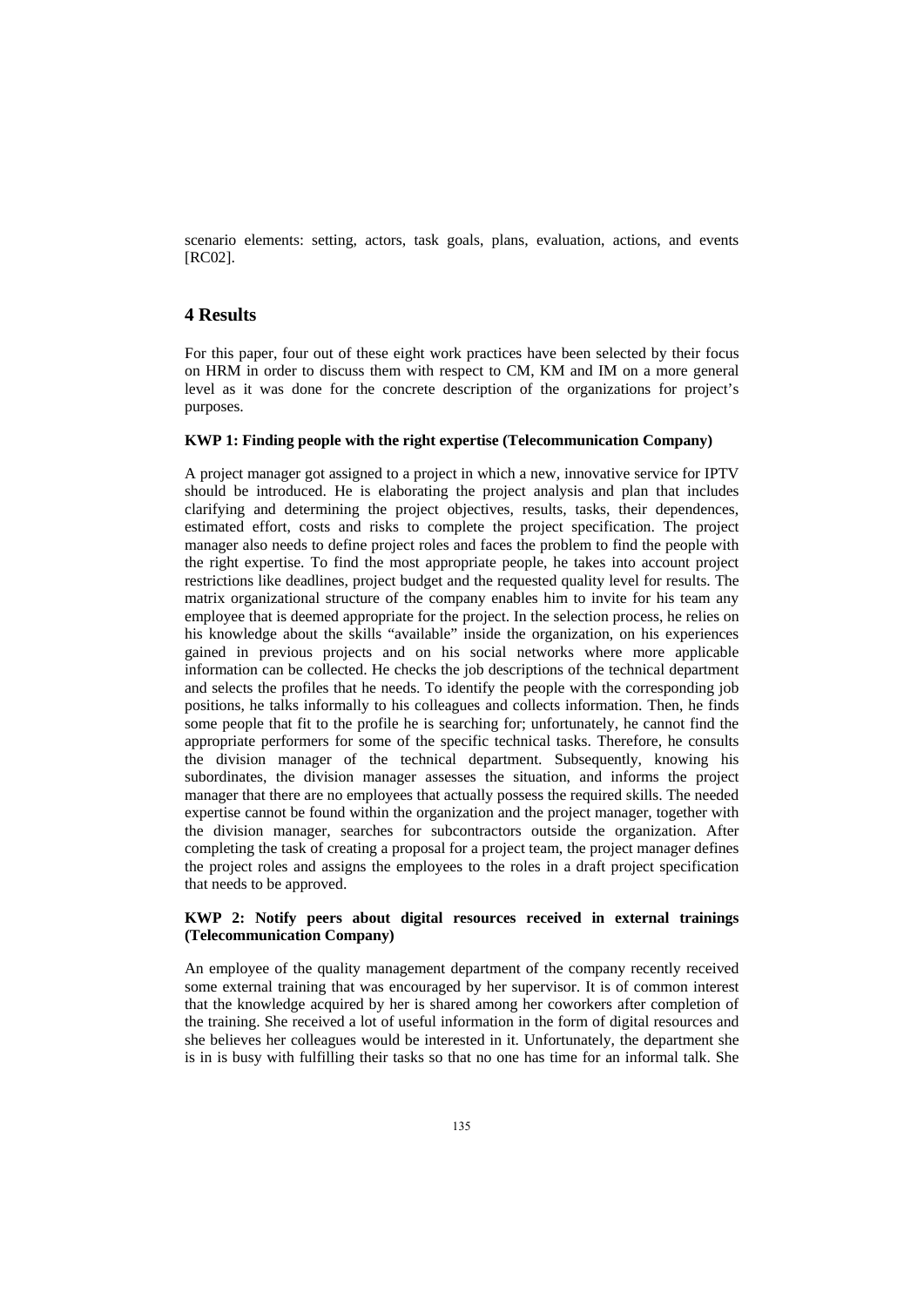also does not want to set up a special meeting for her news, because they are not closely related to solving a specific problem in the company. She thinks about sending an e-mail to her colleagues, but realizes the file exceeds the attachment size the company policy allows. She also ponders the advantage of putting the digital resources on the common server of her department, but generally people do not like to search for information on the server, as there are numerous old files causing big folders. Also, the wiki tool is not the right place to store it because this would cause extra effort and the tool itself is not highly used by the people in her department. Therefore, she decides to save the digital resources somewhere on the shared hard drive and informs her supervisor informally on the next break because she thinks that superiors must know about new skills and capabilities of their department or division.

#### **KWP 3: Skill-based Working Team Creation (Digital Healthcare Company)**

Projects are a common phenomenon within the organization that offers service solutions to other organizations. Thereby, the HR department and a specific internal committee are tasked to staff project teams. The HR manager has a complete and exhaustive view of workers' competencies. She and the committee appoint a project manager by selecting him from a number of area specialists, experts in their field, or senior developers; together they face the problem of searching for employees who have the required level of expertise and skills. The HR manager exploits the competencies management tool, where all employees are encouraged to keep track of their skills and expertise, to look if the requested skills are available. She proposes to the project manager a list of employees who evaluates them. Only if the required competences are present in the company, the project can start; otherwise, the HR department, always in coordination with the project manager, has to organize learning activities to create or improve the skills in order to fill the competencies gap. Learning activities are organized by the HR department and the process can be triggered from two different paths: *i) the reactive one*, when the request of a new product or service comes directly from a customer through an account manager, and *ii) the proactive one*, when the idea is proposed and developed internally thanks to brainstorming sessions or internal meetings. As soon as the learning activity is finished, a set of evaluation tests are applied to assess the quality of the supplied activities and the actual acquisition of the required competencies by the workers. Only if the tests are positive, the worker's skill profile is updated with the new competency.

#### **KWP 4: Learning Activity Creation (Digital Healthcare Company)**

Periodic worker skill assessment tests represent an ongoing process that allows monitoring of missing skills and giving the opportunity to trigger learning activities proactively. This process allows the HR manager to detect and find the correct learning activities needed to bridge the competency gap with respect to current and future company's requirements. The possible alternatives of identifying missing competences are manifold: the account manager could find them evaluating the customer requests, an area specialist can forecast a new important competence in a specific area and suggest to the HR manager to organize the activity, an area manager could find missing skills analyzing the competences of their co-workers, or an employee could suggest it on the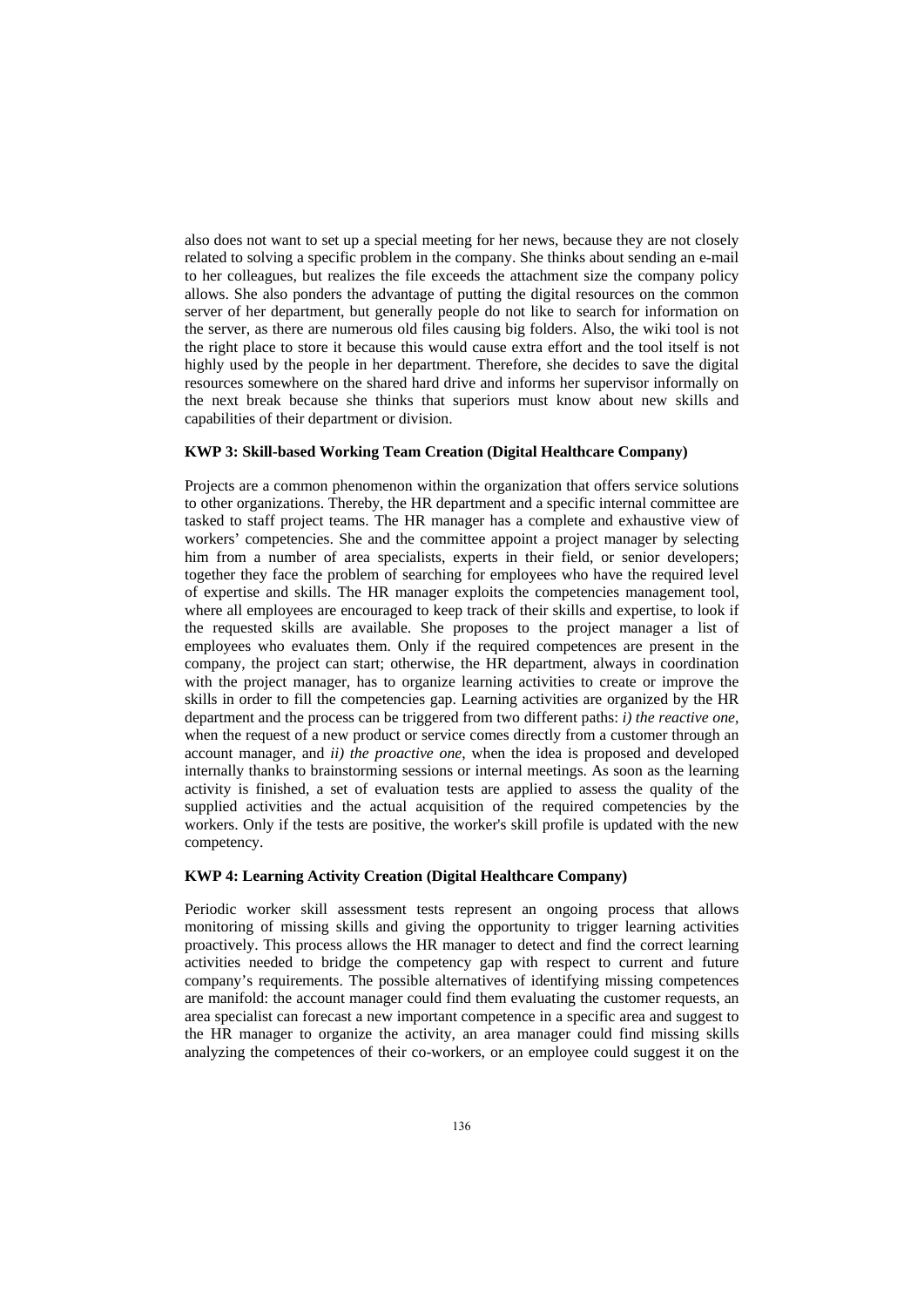social network. Starting from these considerations, the HR department, taking the budget constraints into account, validates the gap and organizes a learning activity. After reviewing the available funds, the HR manager starts two parallel processes. In the first one, she identifies possible attendees for the learning activity using the CM tools. Thereby, she considers whether the competency gap is strategic for the company or not. In the case that the competency is of strategic value, she selects all employees that will need to have this competence in the future for the learning activity. Otherwise, only selected people will be appointed to participate in the learning activity. Parallel to the identification of attendees, the HR manager defines the learning delivering modality, taking into account proposals of area managers and the specialists, and selects the best way to provide the learning activity. In particular, the HR manager selects the modality with respect to the subject of the course (internal course, external course, coaching, web learning etc.) and subsequently, she identifies the teacher and the logistic details. After defining the organizational aspects, the learning activity begins. The last step of this scenario is the assessment of the activity itself; this evaluation depends on the modality of the learning activity, and the results are considered for updating the employees skills profile, and providing input for the next courses.

### **5 Discussion**

Work practices of companies within the telecommunication and digital healthcare sector showed that knowledge workers are settled within a dynamic work environment which is expressed amongst other things by constantly changing organizational requirements and flexible assignment of tasks from multiple organizational units. Hence, these reoccurring practices are difficult to control and to govern. For both companies, it was observable that identifying the "right people for the right team" is one key issue (KWP 1 and 3). Knowledge about employees is to a great deal bound to a person and transferred informally within the organizational boundaries. Therefore a holistic CM support, as well as a defined team creation processes could be an approach to fill knowledge gaps when assigning employees to roles. KM initiatives such as the use of wikis for documenting knowledge collaboratively represent examples on how the company within the telecommunication sector is commiting itself to externalize knowledge to make it available for the whole organization while the digital healthcare company relies on specially prepared learning activities in this respect (KWP 2 and 4). In this context, further initiatives are necessary to ensure that IT-supported documented (new) knowledge finds continous update and maintenance so that employees have trust in artifacts. Awareness of externalized knowledge and acceptance of technology are examples for success factors as otherwise many knowledge workers keep relying on their informal networks and implicit knowledge will not be externalized (see KWP 2).

At this point also the design of collaboration systems is regarded as enabler to foster knowledge exchange and innovation within social networks. In the case of the digital heathcare communication company, knowledge transfer within the enterprise social network seems to be well accepted by the workforce. A further valuable insight represents the use of the CM tool which gives the HR manager decision-support for staffing projects or triggering learning activities (KWP 3). Hence, this approach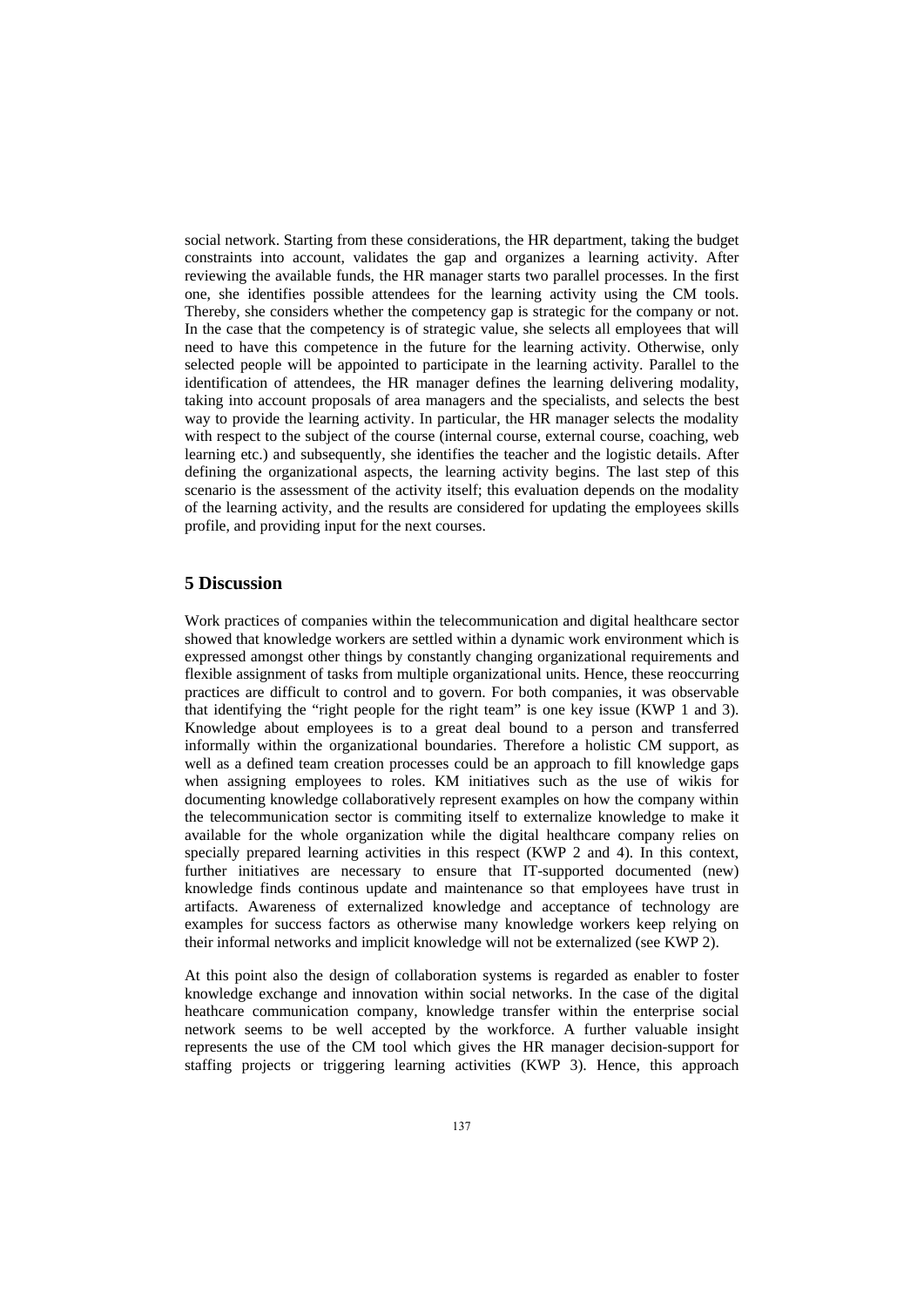represents an example for bundling organizational knowledge within software. Additionally, this kind of knowledge about the workforce's competencies is mostly existent in an implicit form in key persons, such as departement heads. Furthermore, in the case that competences are not yet available, their development through workplace learning and trainings occurs in most cases in an *ad-hoc* manner and is not systematically supported (KWP 1).

Thus far, the analysis of KWPs has elicited a number of potential points of contact for improvement. The question arises how HRM can leverage on these kinds of findings? We think that so-called interfaces represent linkages between HRM processes and KWPs. Thus, the most important interfaces identified between HR and KWP in these two case studies are:

- *Skill request:* An essential basis for most KWPs identified is a coherent process dealing with new required skills. So far, department and project leaders at the Telecommunication Company have acted independently from the HR department when identified a missing skill.
- *Digital resources received in external trainings:* KWP 2 has shown that valuable digital learning resources received at external trainings are hardly made use of inside the organization. Often, only the employee who took part in the training knows where the learning documents are saved.
- *Selected employees with required skills:* Within the Telecommunication Company employees' competences are not formally tracked but in the personal knowledge of the team manager. This challenge is performed more structured at the Digital Healthcare Company where HR managers are conducted and a competence management tool gives disclosure about employees.
- *Assessment test:* For developing skills, maintaining competencies, and assigning learning activities, assessment tests are the key instruments in the digital healthcare company and a vital interface between HR and KWPs in all departments.
- *Suggestions for learning activities:* Whereas in the Digital Healthcare Company HR is strongly involved in coordinating and organizing learning activities, in the Telecommunication Company superiors are mostly responsible for their employees' continuing education.
- *Job descriptions:* The definition of job descriptions is regarded as essential for recruiting new employees, building teams with existing employees and defining responsibilities in the organization. In the case studies it was shown that job descriptions are provided by the HR department but only used in a limited way and regularly updates are not anchored yet.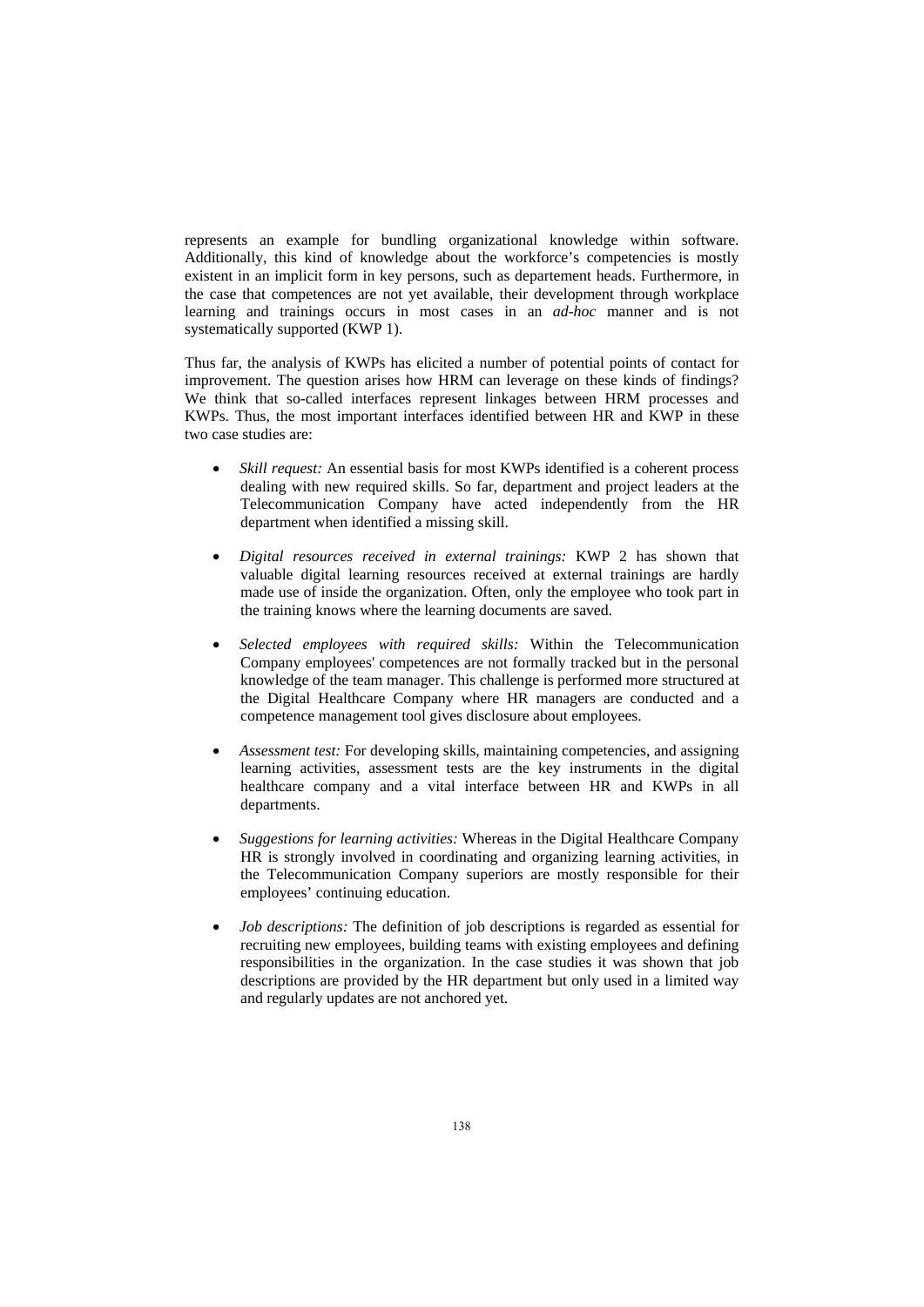- *Competence profiles:* An essential basis for successful team creation, tracking learning activities and discovering competence gaps are competency profiles and therefore they are a key interface between KWPs and HRM.
- *Coordination instruments:* Coordination, as well as collaboration and communication, instruments supporting employees, departments and organizations in their daily tasks represent interfaces between HRM and KWPs.

Beside these interfaces identified between HRM and KWPs, the interchange and operation between HRM and KWPs can be delineated according to the following characteristics:

- *Formal versus informal*: Whereas the Digital Healthcare Company KWPs deploys a number of formal CM processes, the Telecommunication Company KWPs are characterized by having mostly informal CM processes but formal processes in other HRM areas.
- *ICT supported communication versus face-to-face communication*: Both organizations analyzed use several ICT tools for coordination and collaboration inside and outside the organization. However, personal face-to-face communication is seen as a strong anchor of organizational culture and was observable in several KWPs, particularly at the Telecommunication Company.
- *Reactive versus proactive*: Leaks in the documentation of competences force employees in several KWPs to act reactive when planning learning activities, organizing teams, etc. At the same time e.g., regular assessment tests support proactive competence planning.
- *Workplace versus off-workplace learning*: Where workplace learning is part of daily KWPs, barriers and organizational effort for off-workplace learning are present. Both ways of learning request further guidance and support by HRM, also to gain more up-to-date information about employees' competencies.

Summing up, in order to improve employees' capabilities for more effective and efficient knowledge work, adressing the interfaces and their characteristics identified above seems to be a promising way to create important levers for HRM. Organisational and technological infrastructure for managing competencies, knowledge and collaboration in organisations are seen as instruments to adress these interfaces.

### **6 Limitations**

This work strives to give relevant representations of typical practices during knowledge work. Despite this contribution, there exist several notable limitations that need to be considered. This investigation of knowledge work and its implication to several domains was conducted within a project that aims at designing an ICT solution supporting and enhancing these and further work practices. As a pre-study, we studied documents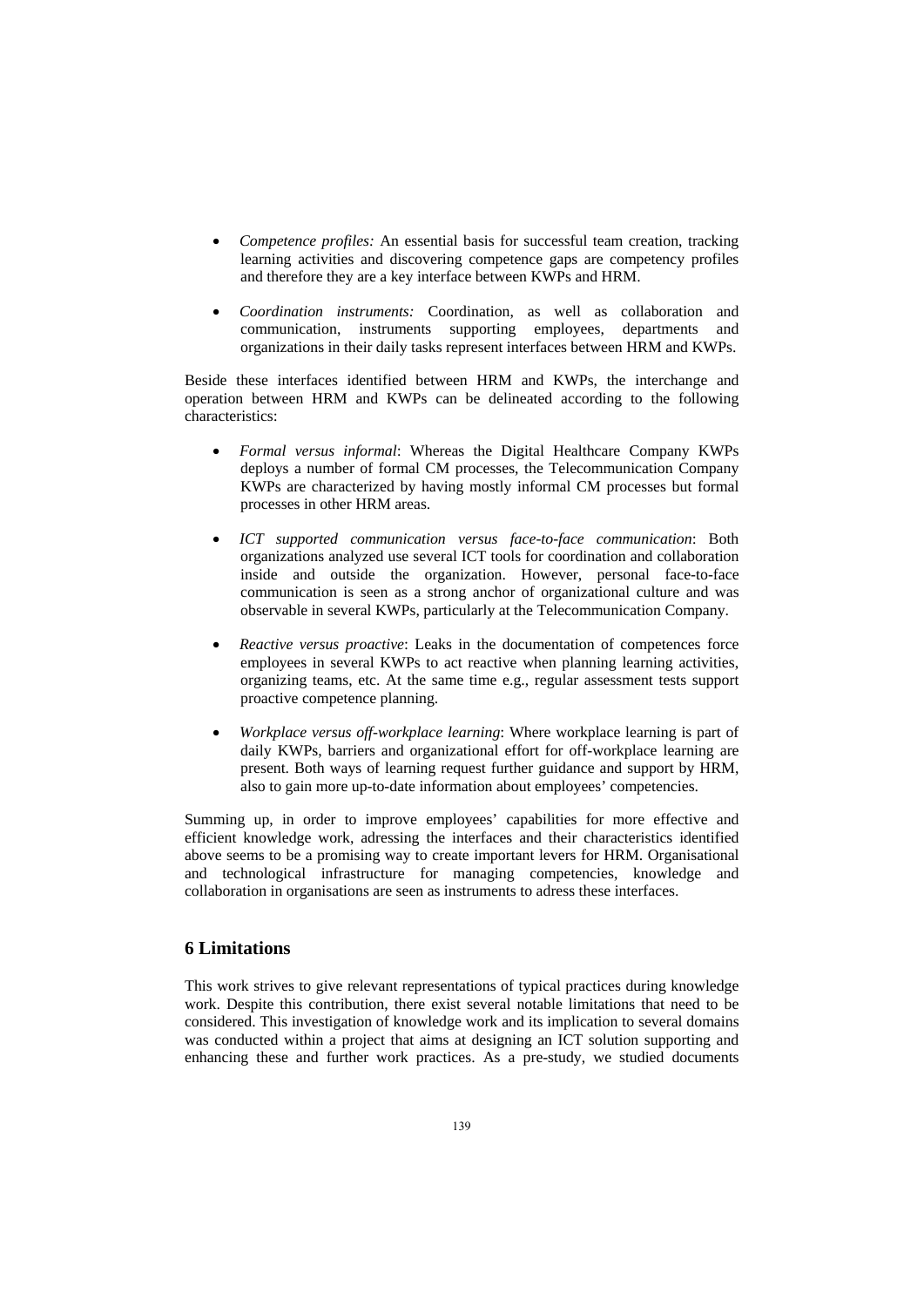provided by the organizations on the organizational structure and business processes as well as interviewee descriptions extensively to enhance interpretation. Ambiguities within results were communicated and discussed among company partners or interviewers. Language represented a barrier in conducting the interviews. Whereas interviews within the digital healthcare company could be held in the language spoken in the company (Italian), personnel and interviewers in the telecommunication company in Slovenia needed to rely on a common language; in this case English. A further limitation relates to the restriction on two cases and therefore generalizable results cannot be made.

### **7 Conclusion**

The discussed work practices show the importance of interfaces between KWPs and HRM. Therefore, regulating and integrating solutions for HRM are needed. As the success of both organizations strongly depends on how knowledge-intensive tasks are performed, the lingering question stays whether people doing the jobs have all the competences and knowledge to responsibly make their daily decisions and at the same time be creative and support the company's innovative course. To cope with this challenge, currently only restricted ICT support is given which partly could be filled with tools available on the market, but potential is seen especially in the complex area of workplace learning in connection with CM. This also calls for closer collaboration between HRM and department managers in guiding knowledge workers developing their competencies. Thus, not only HRM can be in focus, but also coordination with business process management, in particular when it comes to process description and documentation, KM, and IM initiatives need to be considered.

### **Acknowledgement**

This work was partially funded by the project ARISTOTELE (contract n. FP7-257886).

### **Bibliography**

- [AS78] Argyris, C and Schön, DA, *Organizational Learning.* 1978, Mass.: Addison-Wesley. [BRW93] Blackler, F, Reed, M, and Whitaker, A, *Epilogue - An Agenda for Research.* Journal of Management Studies, 1993. 30(6): p. 1017-1020. [CGO10] Capuano, N, Gaeta, M, Orciuoli, F, and Ritrovato, P. *Semantic Web Fostering Enterprise 2.0*. in
- *2010 International Conference on Complex, Intelligent and Software Intensive Systems (CISIS),*. 2010: Krakow, Poland.
- [CB94] Cohen, MD and Bacdayan, P, *Organizational Routines Are Stored As Procedural Memory: Evidence from a Laboratory Study.* Organization Science, 1994. 5(4): p. 554-568.
- [DB94] Davis, S, Botkin, J. , *The Coming of Knowledge-Based Business.* Harvard Business Review, 1994. 72(9-10): p. 165-170.
- [Fr06] Frick, U, *An Introduction to Qualitative Research*. 2006, London: Sage Publications.
- [Ge09] Geiger, D, *Revisiting the Concept of Practice: Toward an Argumentative Understanding of Practicing.* Management Learning, 2009. 40(2): p. 129-144.
- [Ha01] Hayes, N, *Boundless and Bounded Interactions in the Knowledge Work Process: the Role of Groupware Technologies.* Information and Organization, 2001. 11(2): p. 79-101.